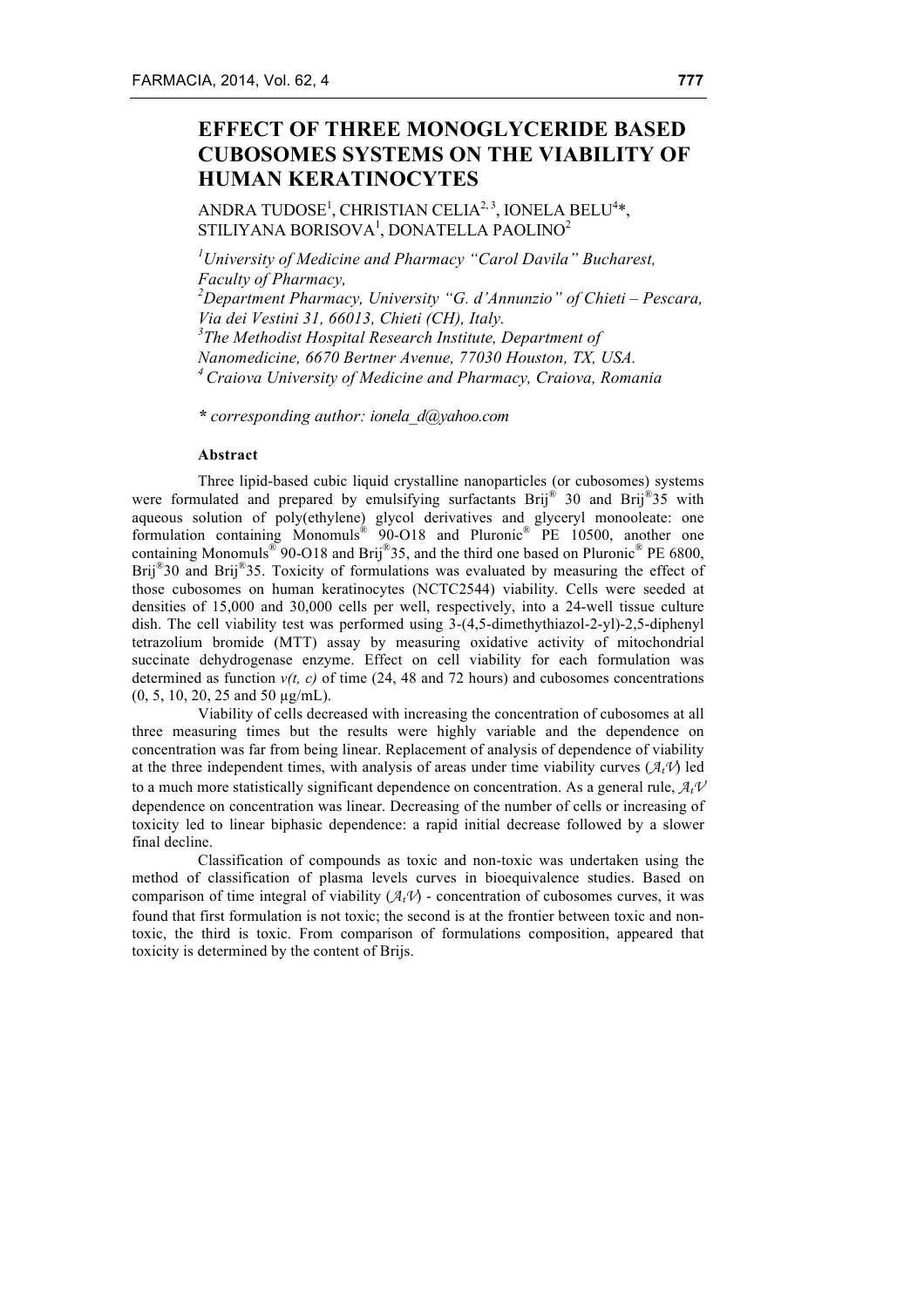#### **Rezumat**

Au fost formulate şi preparate trei tipuri de nanoparticule cristale lichide cubice (cubozomi) pe bază de lipide prin emulsificarea surfactanților Brij<sup>®</sup> 30 și Brij<sup>®</sup> 35 cu soluții apoase de derivati de polietilen glicol și monooleat de glicerină: o formulare continând Monomuls<sup>®</sup> 90-O18 și Pluronic<sup>®</sup> PE 10500, alta continând Monomuls<sup>®</sup> 90-O18 și Brij®35, şi a treia – pe bază de Pluronic® PE 6800, Brij®30 şi Brij®35. Toxicitatea acestor formulări a fost evaluată prin măsurarea efectelor asupra viabilităţii keratinocitelor (NCTC 2544) umane. Celulele au fost însămânţate la densităţile de 15,000 şi 30,000 celule per godeu, pe o placă de cultură celulară cu 24 de godeuri. Viabilitatea celulelor a fost testată folosind bromură de 3-(4,5-dimetiltiazol-2-il)-2,5-difenil tetrazoliu (MTT) prin măsurarea activităţii oxidative a succinat dehidrogenazei mitocondriale. Efectele fiecărei formulări asupra viabilității au fost determinate ca funcție v(t, c) de timp  $(24, 48 \text{ și } 72 \text{ ore})$  și concentrațiile de cubozomi (0, 5, 10, 20, 25 şi 50 µg/mL). Viabilitatea celulelor a scăzut odată cu creşterea concentratiei cubozomilor la toti cei trei timpi de măsurare, dar rezultatele au fost foarte variabile, iar dependența de concentrație nu a fost liniară. Înlocuirea analizei dependenței viabilității la intervale de timp independente cu analiza ariei de sub curbă viabilitate – timp, a condus la o dependenţă de concentraţie, statistic semnificativă. Ca regulă generală, dependența  $A_t$ V a fost liniară. La un număr de celule mai mic și la o toxicitate mai mare, s-a ajuns la o dependenţă liniară bifazică: o scădere iniţală rapidă, urmată de o scădere mai lentă în faza a doua. Clasificarea formulărilor ca toxice sau non-toxice a fost efectuată utilizând metode de clasificare a curbelor de concentratie plasmatică în studiile de bioechivalență. Bazat pe compararea integralelor viabilității  $A_t V$  ca funcție de concentrație de cubozomi, s-a găsit că prima formulare nu este toxică, a două este la graniţa între domeniul toxic şi non-toxic, şi a treia este non-toxică. Din compararea compoziţiilor formulărilor, s-a concluzionat că toxicitatea este determinată de conținutul în surfactanți de tip Brij®.

**Keywords:** monoglyceride liquid crystalline cubosomes, MTT assay area under viability curve, biphasic linear regression.

# **Introduction**

Supramolecular nanotherapeutics were recently developed as a new frontiers in pharmaceutical science [1]. Based on self-assembling of biocompatible polymers and/or phospholipids, several applications in nanomedicine were found, thus providing an important revolution in therapy [2]. Organic and inorganic materials are generally used to self-assembling nanotherapeutics and to provide suitable size and shape for *in vivo* administration [3]. Some colloidal formulations are applied in therapeutic treatment for cancer and other pathologies [4].

Lipid-based cubic liquid crystalline nanoparticles (or cubosomes) consisting of "honeycombed (cavernous)" structure spontaneously formed when a certain concentration of amphiphilic lipids like glycerol monooleate (GMO) [5] dispersed in aqueous solution has curved bicontinuous lipid bilayer in three dimensions, separating two congruent networks of water channels. Its unique structure consists of internal double water channels and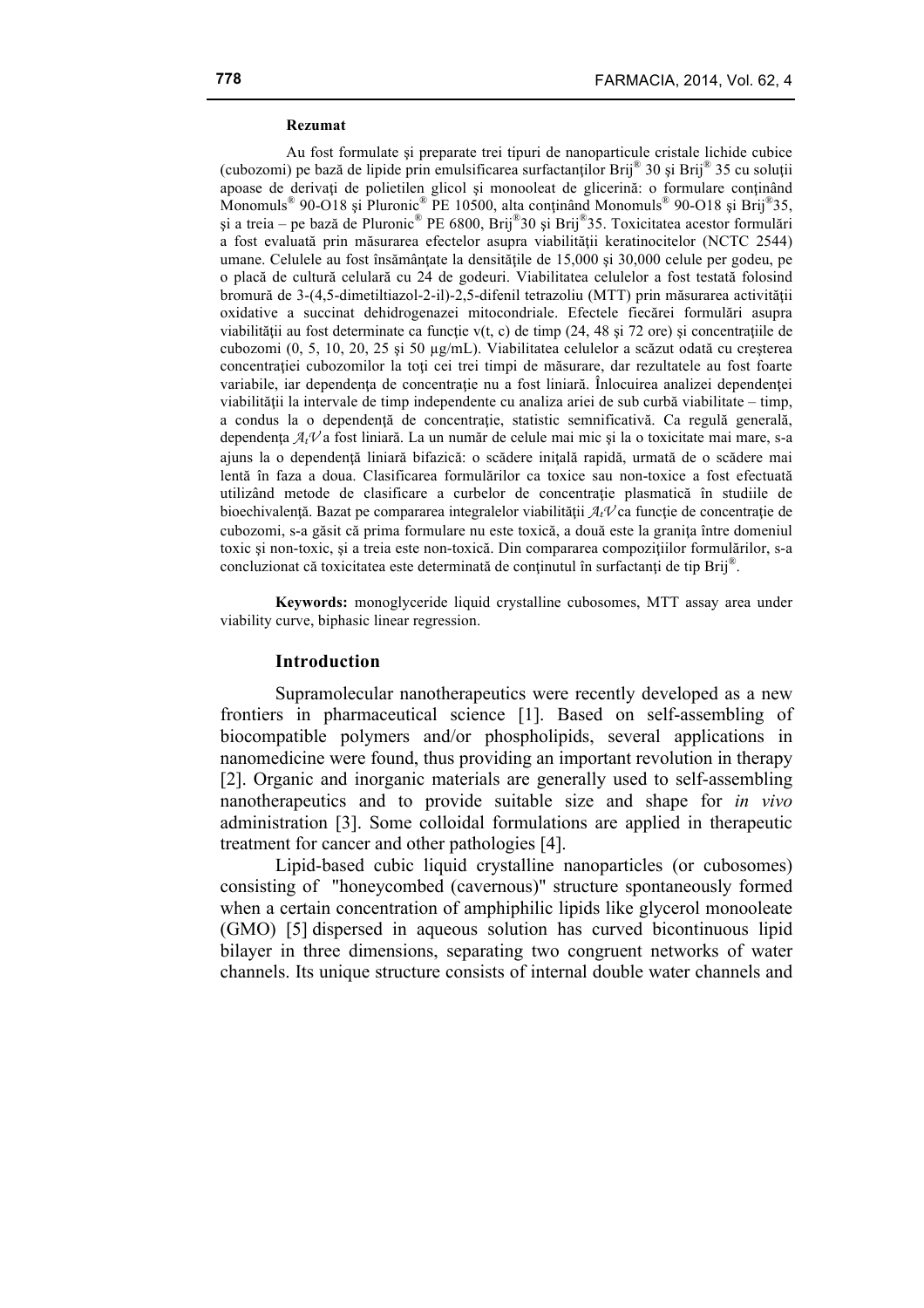large interfacial areas, which reveal great flexibility in encapsulation efficiency of various polarities and amount of drugs, and has variegated range of drugs encapsulated [6]. As a drug delivery vehicle, high drug payloads, stabilization of peptides or proteins and simple preparation process are also its advantages. The ability of cubic phase or cubosomes [7] to incorporate and control release of drugs of varying size and polar characteristics, and biodegradability of lipids make it an interesting drug delivery system for various routes of administration, including oral, topical (or mucosal) and intravenous administrations, with extensive application in a multitude of dosage forms [8]. Furthermore, a number of different proteins in cubic phase appear to retain their native conformation and bioactivity, and are protected against chemical and physical inactivation.

Nanotoxicology of colloidal carriers generally depends on materials self-assembling in their supramolecular architecture. Many of these materials are surfactants which are accumulated into membrane interfaces at high percentages [9]. Supramolecular rearrangement of surfactants can affect size and shape of colloidal nanocarriers, thus modifying their conventional structure. In particular, the increase of size can promote biological modifications, e.g. complement cascaded and inflammatory mediators, which can affect platelet and erythrocyte aggregations, thus generating potential thrombosis [10, 11].

In the last decade, toxic effects of liquid crystals were deeply investigated, efforts being focused mainly to investigate environmental impact of liquid crystals used in different technical fields [12-15].

The present paper concerns the formulation and toxicological evaluation of colloidal liquid crystals cubosomes containing monoglycerides and non-ionic surfactants, e.g. Pluronic® PE 6800, Pluronic® PE 10500, Brij<sup>®</sup> 30 and Brij<sup>®</sup> 35 proposed as potential supramolecular carriers in drug delivery and evaluation of their toxicity.

Toxic effects were carried out evaluating cell viability on human keratinocytes (NCTC2544) through 3-(4,5-dimethylthiazol-2-yl)-2,5 diphenyltetrazolium bromide (MTT) assay as function of exposure time and concentration of liquid crystals resulting surfaces of response. Commonly, either the exposure time is fixed and dose-response relationships are measured, or the concentration was fixed and time-response curves were determined.

Comparison between viability curves in order to classify studied compounds as function of their toxicity led further to problems of metrics on curves. These were defined in analogy with metrics in bioequivalence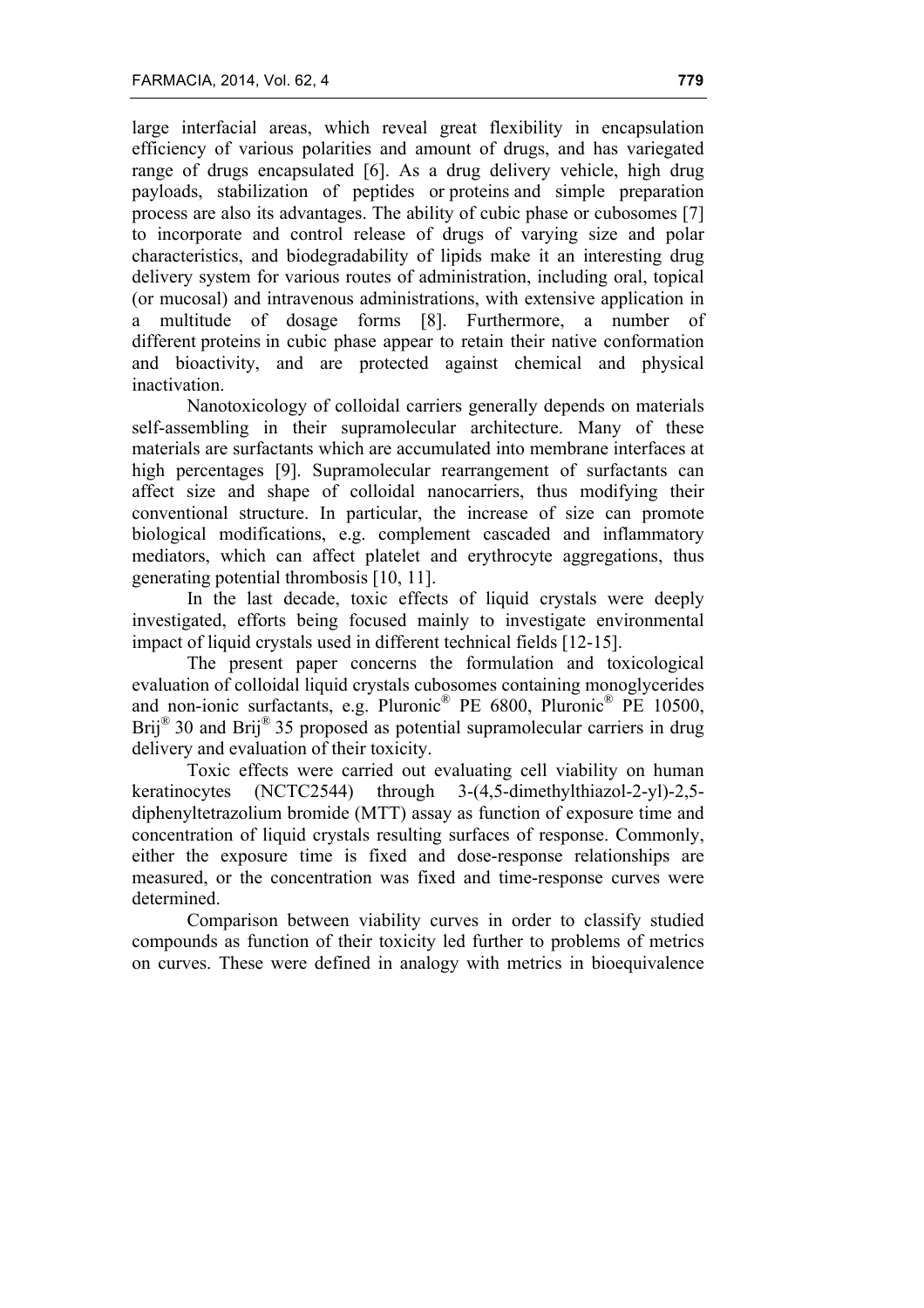studies, based on a model recently proposed [16] for comparison of pain curves. Most utilized metrics in bioequivalence studies, the difference between Areas Under Curves (AUC) was applied to comparison of viability curves in presence of cubosomes with control viability curves.

# **Materials and Methods**

### *Materials.*

Polyethylene glycol-polypropylene glycol-polyethylene glycol block copolymer 6800 (Pluronic® PE 6800), polyethylene glycol block copolymer 10500 (Pluronic<sup>®</sup> PE 10500), Brij<sup>®</sup> 30 and Brij<sup>®</sup> 35, were a kind gift of ACEF Spa (Piacenza, Italy). Glyceryl monooleate (Monomuls® 90-O18) was obtained from Cognis S.p.A. (Fino Mornasco (CO), Italy). Doubledistilled pyrogen-free water was purchased from Sifra S.p.A. (Verona, Italy). Isotonic sterile saline solution (NaCl 0.9% w/v) was a product of Fresenius Kabi Potenza S.R.L. (Verona, Italy). Human keratinocytes (NCTC2544 cells) were purchased from Istituto Zooprofilattico della Lombardia e dell'Emilio Romagna (Brescia, Italy). Dulbecco's Modified Eagle Medium (DMEM), fetal bovine serum (FBS), penicillin-streptomycin solution and Trypsin/EDTA  $(1\times)$  solution were obtained from GIBCO (Invitrogen Corporation, Giuliano Milanese (Mi), Italy). All other materials and solvents used during experiments were of analytical grade (Carlo Erba, Milan, Italy).

# *Preparation of cubosomes.*

Monoglyceride colloidal liquid crystals were prepared by emulsifying non-ionic surfactants with aqueous solution of poly(ethylene) glycol derivatives herein reported. This procedure allows preparing formulations with different amount of surfactants self-assembling inside supramolecular structure. Briefly, glyceryl monooleate (90 mg) was dissolved in ethanol (2 mL); while Pluronic<sup>®</sup> PE 6800 or Pluronic<sup>®</sup> PE 10500 or Brij® 30 or Brij® 35 were dissolved into double-distilled pyrogenfree water NaCl 0.9% w/v (8 mL). Aqueous phase was dropped to ethanol phase under continuous stirring using a Ultraturrax T25 basic homogenizer  $(IKA^{\otimes}$  - Werke GmbH & Co. KG, Staufen, Germany) at a mixing speed of 18500 rpm (3 different cycles of 5 min). The procedure was carried out at room temperature. Cubosomes were obtained by incorporating Monomuls<sup>®</sup> 90-O18 to ternary phase made up from ethanol, monoolein and water, thus affecting final architecture and spatial arrangement of colloidal liquid crystals. Monoglyceride colloidal liquid crystals were maintained at room temperature for 48 h under continuous stirring (400 rpm) to remove traces of ethanol not self-assembling inside supramolecular structure. Unstructured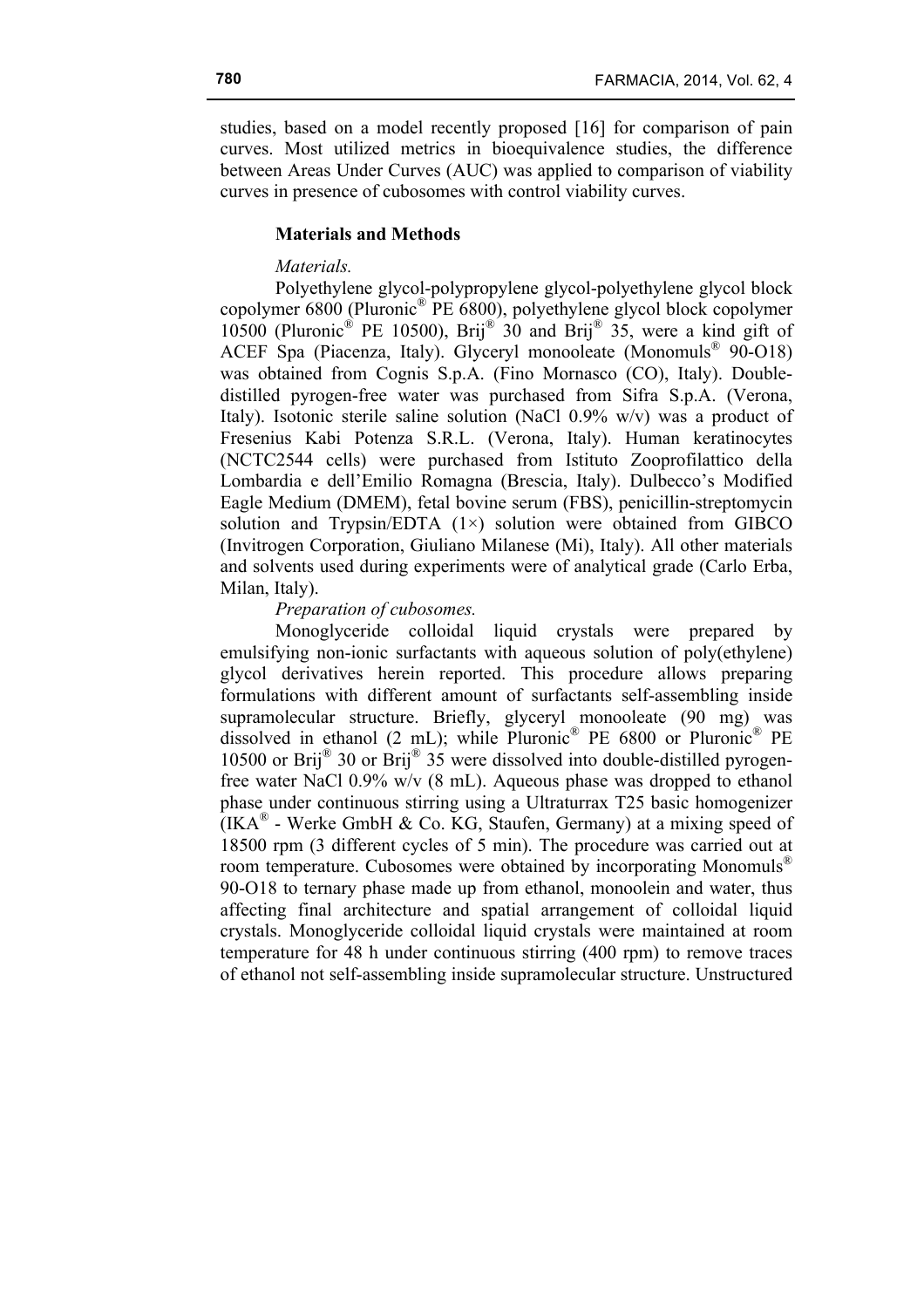surfactants were further removed by dialyzing formulations using cellulose membrane dialysis tube with molecular cut-off 50,000 Dalton (Spectra/Por Membranes, Spectrum Laboratories, Inc., CA, USA). Dialysis was performed at room temperature for 48 h using a NaCl 0.9% w/v (200 mL) and under constant stirring (400 rpm). NaCl 0.9% w/v was replaced every 8 h during experiment.

# *Physicochemical characterization.*

Photon correlation spectroscopy was performed to characterize monoglyceride colloidal liquid crystals. The average sizes, narrow size distribution and zeta potential of various formulations were carried out using a Zetasizer Nano ZS (Malvern Instruments Ltd., Worchestershire, United Kingdom) as previously reported [17, 18]. Briefly, samples were suitable diluted with an isotonic aqueous solution previously filtered (pore size 0.22 mm) through polypropylene membranes (Whatman Inc., Clifton, NJ, USA). Sizes and zeta potential disposable cuvette (Malvern Instruments Ltd., Worchestershire, United Kingdom) were used to perform the analysis. The following set up for the instrument was applied during the analysis: 4.5m Wlaser diode operating at 670 nm as a light source; scattered photons detected at 173°. The third-order cumulant fitting autocorrelation function was applied to achieve average sizes and narrow size distribution from scattered photon patterns. The following instrumental parameters were used for the photon correlation analysis: real refractive index 1.59, imaginary refractive index 0.0, medium refractive index 1.330, medium viscosity 1.0 mPa s and medium dielectric constant 80.4.

The zeta potential of monoglyceride colloidal liquid crystals were carried out using the Doppler laser anemometry and hence the electrophoretic mobility. A Smoluchowsky constant F (Ka) of 1.5 was applied during the analysis. The apparatus is equipped with a He/Ne laser doppler anemometry (633 nm) with a nominal power of 5.0 mW. Experimental data are the average of different experiments ( $n = 10$  runs)  $\pm$ standard deviation.

# *Viability of NCTC 2544 cells in presence of monoglyceride colloidal liquid crystals.*

Human keratinocyte cells (NCTC 2544) were transferred from cryovial tubes to plastic culture dishes (100 mm diameter) and seeded (5%  $CO<sub>2</sub>$ ) for three days at 37 $\degree$ C using DMEM supplemented with penicillin (100 UI/mL), streptomycin (100  $\mu$ g/mL), amphotericin B solution (1% v/v) and FBS solution (10% v/v). When NCTC 2544 cells had a confluence of 80%, cells were treated with trypsin-EDTA solution, washed with phosphate-buffered saline (PBS) and finally transferred into centrifuge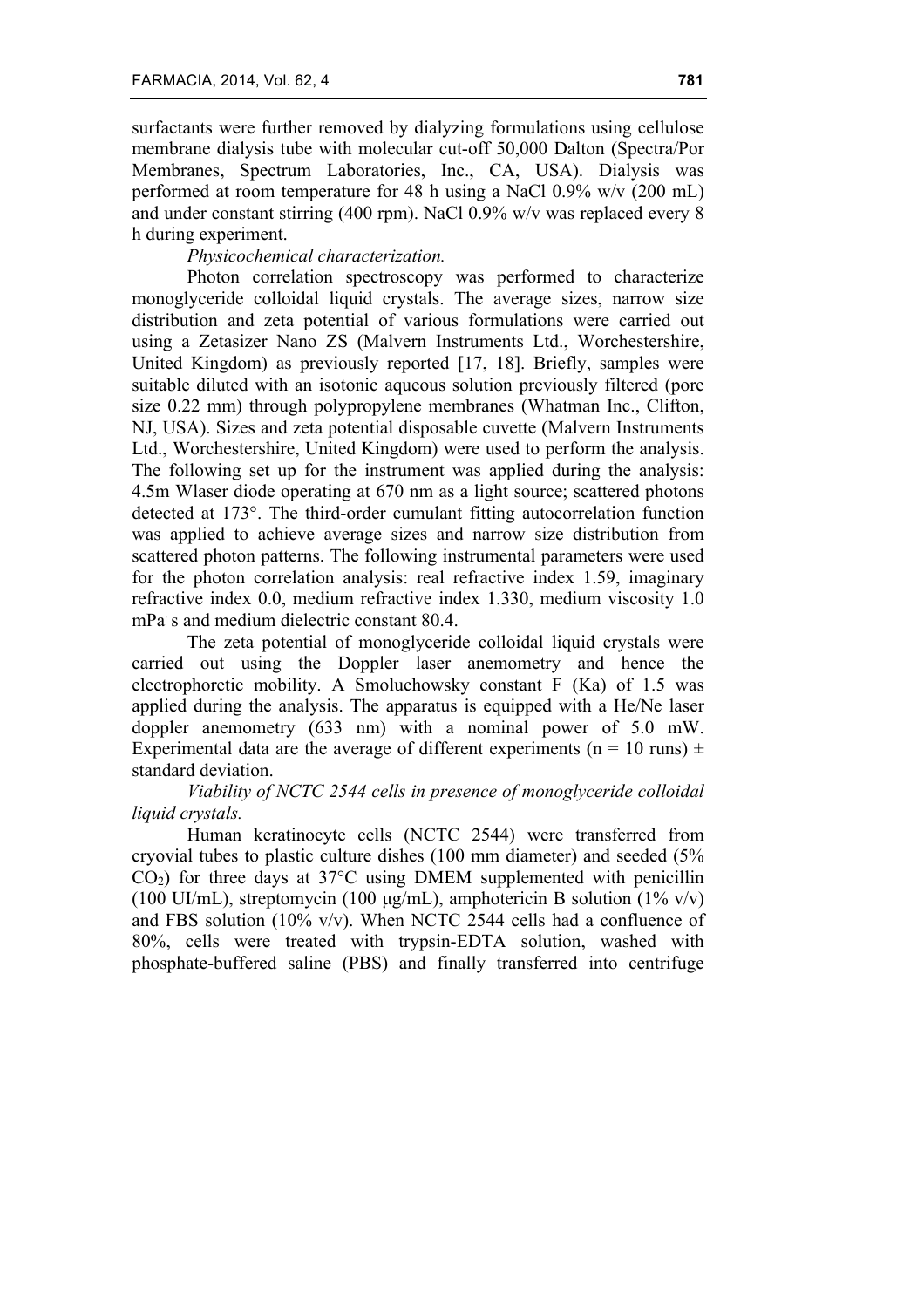tubes. The obtained samples were centrifuged using a Megafuge 1.0 (Heraeus Sepatech) at  $800 \times g$  for 10 min at 4°C. Supernatant was poured off and pellets dissolved into cell culture medium to obtain a final concentration of  $3 \times 10^4$  cells/mL. NCTC 2544 cells  $(8 \times 10^3 \text{ cells/cm}^2)$  were seeded into 9 well plastic culture dishes before *in vitro* experiments.

After 24 h, cells were treated using different concentrations of supramolecular carriers (5, 10, 25 and 50 µg/mL). Untreated cells were used as control and blank, respectively. Different time points (24, 48 and 72 h) were evaluated during the experiment.

The cell viability was assessed based on the conversion of pale yellow MTT [3-(4, 5-dimethylthiazol-2-yl)-2,5-diphenyl tetrazolium bromide] to purple formazan crystals. MTT solution (5 mg/mL in PBS buffer) (10 µL) was added to each well and incubated for 3 h at 37°C. After 3 h the medium was removed and replaced with ethanol and DMSO (1:1  $v/v$ ) solution (100  $\mu$ L) to dissolve crystal formazan that had precipitated inside the cells. Plates were then gently shaken at 230 rpm  $(IKA^{\omega} KS 130)$ Control, IKA<sup>®</sup> WERKE GMBH & Co, Staufen, Germany) for 20 min. The sample absorbance was measured using an ELISA microplate reader (Labsystems mod. Multiskan MS, Midland, ON, Canada) at a wavelength of 570 nm. The percentage of viable cells was measured using the following equation:

Cell viability (
$$
\degree
$$
) = [AbsT/AbsC] × 100,

where AbsT is the absorbance of the treated cells and AbsC is the absorbance of control (untreated) cells.

### **Results and Discussion**

The monoglyceride colloidal liquid crystals were obtained by combining of two or three components. Combinations with more than three components were avoided following a multitude of possible states and multiphase separations. Formulations which demonstrated the best physicochemical features, selected to be tested *in vitro* for their effect on cells viability are presented in Table I.

# **Table I**

| Chemical composition of prepared cubosomes |                                 |                                  |                                          |                 |                    |  |  |  |  |
|--------------------------------------------|---------------------------------|----------------------------------|------------------------------------------|-----------------|--------------------|--|--|--|--|
|                                            | Monomuls <sup>®</sup><br>90-O18 | Pluronic <sup>®</sup><br>PE 6800 | Pluronic <sup>®</sup><br><b>PE 10500</b> | Brij® 30        | Brij $^{\circ}$ 35 |  |  |  |  |
| M - PL 10500                               | $90 \text{ mg}$                 |                                  | $50 \text{ mg}$                          |                 |                    |  |  |  |  |
| M - BJ35                                   | $90 \text{ mg}$                 |                                  |                                          |                 | $50$ mg            |  |  |  |  |
| PL - BJ30 & BJ35                           |                                 | $50 \text{ mg}$                  |                                          | $45 \text{ mg}$ | $45 \text{ mg}$    |  |  |  |  |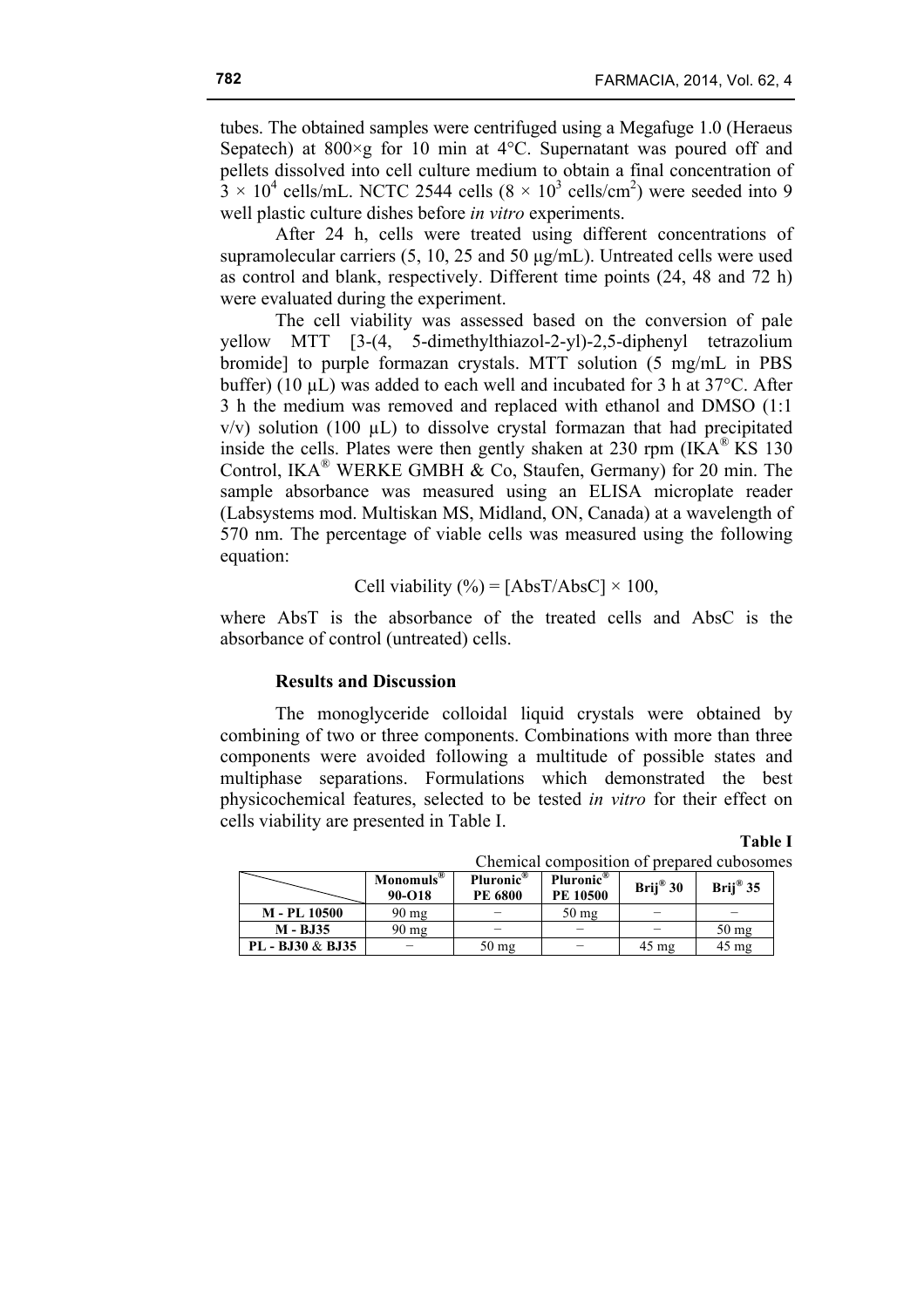The average sizes (below 170 nm), narrow size distribution or polidispersity index or PDI (below 0.2), the zeta potential value (below −30 mV) (Table II) and surfactants used to make monoglyceride colloidal liquid crystals provided suitable physicochemical features for the potential administration of various formulations both *in vitro* and *in vivo* to treat different pathologies. Furthermore, these features seem to suggest a potential use of monoglyceride colloidal liquid crystals as supramolecular nanotherapeutics as previously reported for therapeutic liposomes [19-21].

**Table II**

| Thysicochemical enarable reaction of monogryceriae conoraal infara erystal |                 |                                  |                            |                           |  |  |  |  |
|----------------------------------------------------------------------------|-----------------|----------------------------------|----------------------------|---------------------------|--|--|--|--|
| <b>Formulations</b>                                                        | Sizes (nm)      | PDI <sup>1</sup>                 | <b>Zeta Potential (mV)</b> | $EM^2$ ( $\mu$ m × cm/Vs) |  |  |  |  |
| ML - 10500                                                                 | $165.3 \pm 2.0$ | $0.190 \pm 0.05$                 | $-29.21 \pm 2.0$           | $-2.20 \pm 0.6$           |  |  |  |  |
| M - BJ 35                                                                  |                 | $160.2 \pm 1.0$ 0.181 $\pm$ 0.06 | $-28.41 \pm 2.5$           | $-2.25 \pm 0.2$           |  |  |  |  |
| M - BJ30 & BJ35                                                            | $157.3 \pm 2.4$ | $0.179 \pm 0.08$                 | $-27.25 \pm 2.3$           | $-2.04 \pm 0.7$           |  |  |  |  |
|                                                                            |                 |                                  |                            |                           |  |  |  |  |

Physicochemical characterization of monoglyceride colloidal liquid crystals

**1** Polidispersity Index, **<sup>2</sup>** Electrophoretic Mobility

#### *Control time-viability curves.*

Time course of viability in case of 30,000 cells control, is presented in figure 1. The curves were very similar, homogeneously distributed in space. Coefficient of variation of the set of four replicates, even in case of 30,000 cells was low: 6.7 % at 24 h, 2.4 % at 48 h and 6.2 % at 72 h.

Evaluation of time evolution put in evidence that their viability curves, for three days time interval, are rather increasing functions than "survival curves" (Figure 1). This is in agreement with reported results for longer periods by other authors [22, 23]. Viability of cells decreased from 24 to 48 h, remaining approximately constant from 48 h to 72 h.



Five replicates control viability curves (culture of 30,000 cells/well)

As a rule, the results depended on the number of cells, variability being greater in case of 30,000 cells/well than in case of 15,000 cells/well.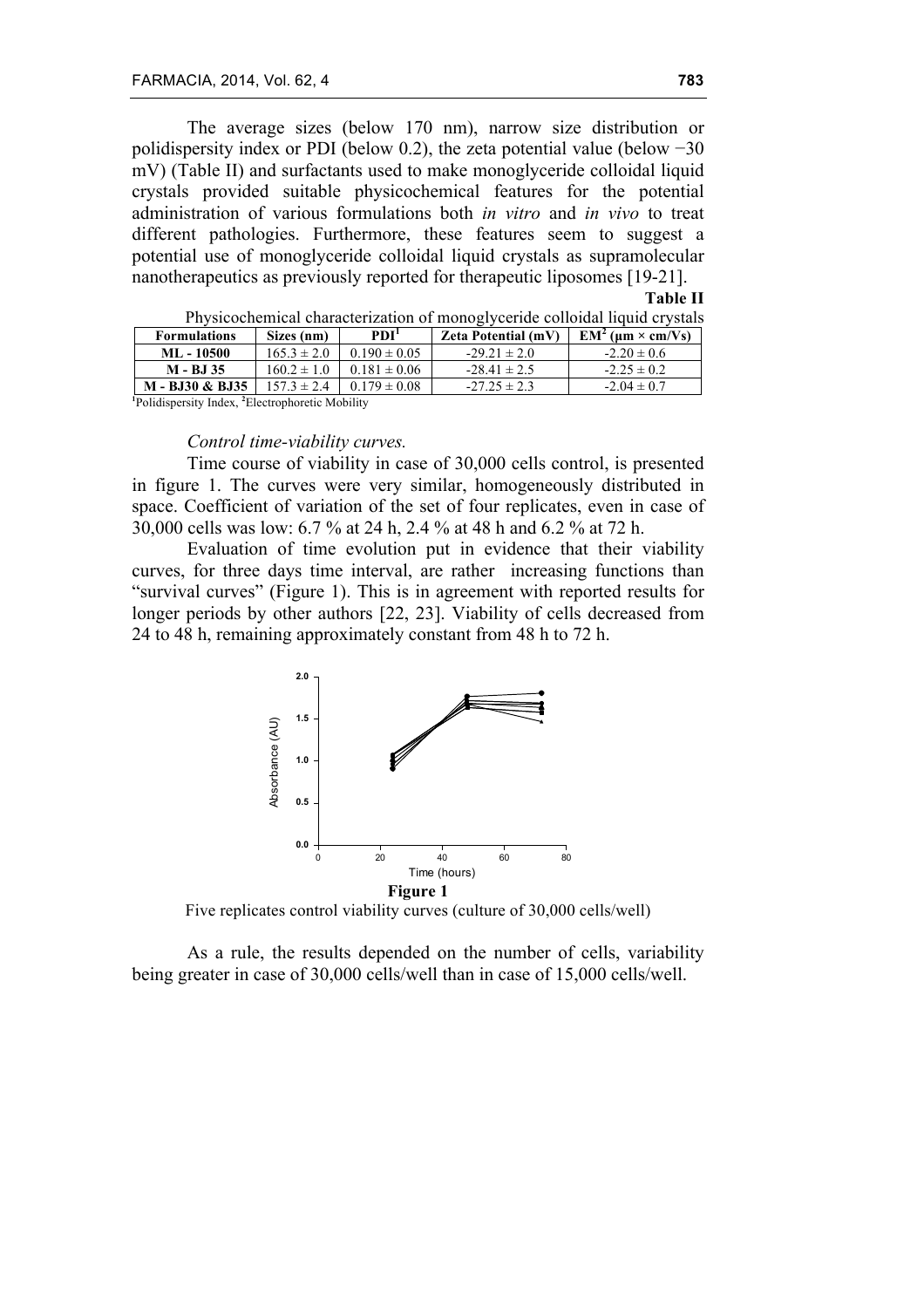# *Effect on viability of formulation M-PL10500.*

A global inspection of sets of curves in case of 30,000/well reveals that viability, estimated at 24, 48 and 72 h, generally decreased with increasing of the concentration of cubosomes at 24 h, oscilated at 48 h and was rather constant at 72h (Figure 2).



Dependence of viability of keratinocytes (30,000 cells/well) on the concentration of M-PL10500 formulation: a. 24h; b. 48 h and c.72h

It is to note that variability was much higher than in case of control curves, as can be seen in Table III.

### **Table III**

Coefficients of variation (%) of the set of replicates viabilities culture of 30,000 cells/well, M-PL

| Contact time/concentration<br>of cubosomes |     |         | Control   $5 \mu g/mL$   $10 \mu g/mL$   $25 \mu g/mL$   $50 \mu g/mL$ |     |
|--------------------------------------------|-----|---------|------------------------------------------------------------------------|-----|
| 24h                                        | 4.4 | 97      | 8.0                                                                    | 8.6 |
| 48h                                        |     | 8.9     | o 2                                                                    |     |
| 72h                                        |     | $2.0\,$ |                                                                        |     |

As can be seen in Figure 3, mean curves didn't change the conclusion drawn after evaluation with the necked eye of the clusters of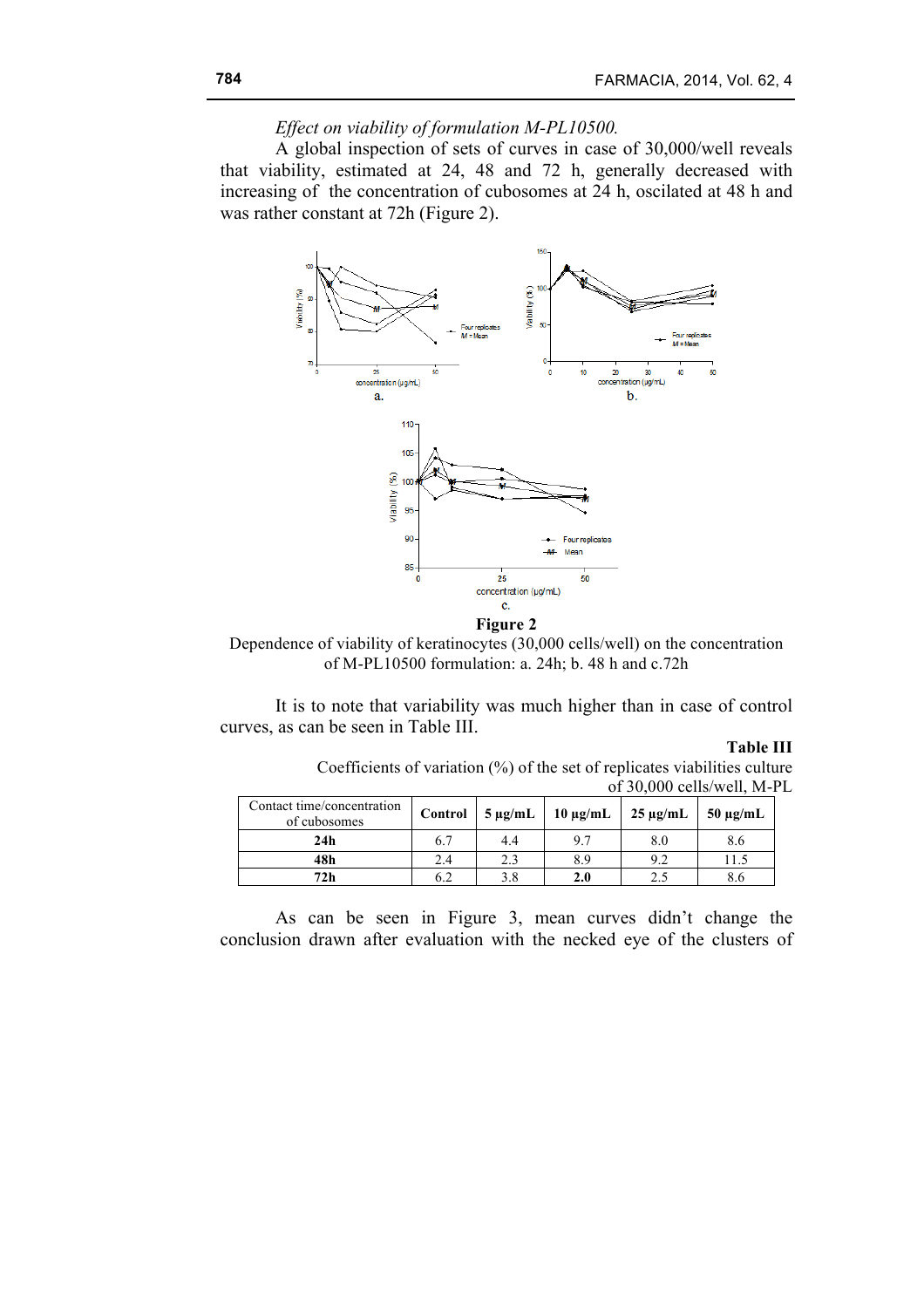replicate curves. Dependence of cells viability on PL concentration was rather confused.

Increasing of viability at 48 h, at 10 mg/mL in comparison with control viability at 24 h was obtained in all four replicates during the experiment and is difficult to explain. On the other hand, it is to note that in case of control curves the viability increased at 48 h in comparison with viability at 24h (Figure 3).



Mean viability curves of keratinocytes in presence of M- PL 10,500: a. 30,000 cells/well; b. 15,000 cells/well

Following the high registered variability induced by cubosomes, it was looked at another, supplementary endpoint to characterize their effect on viability. The most utilized endpoint in case of plasma levels in pharmacokinetics, used for evaluation of *in vitro – in vivo* correlations [24, 25], for predicting safety and efficacy of drugs starting from physiological models [26, 27] is the Area Under Curve (AUC). The most frequently used method for the calculation of AUC, is the trapezoid rule. Area under curve defined by a function  $f(t)$  in the time interval [0, T], if there are known the values of function in points

 $(t_i)_{i=1, n}$ 

is approximated by the sum of areas of trapesis determined by segments  $[0. f(t_{i-1})]; [0. f(t_i)]; [t_{i-1}, t_i]; [f(t_{i-1}), f(t_i)]$  $AUVC_{o}^{T} = \sum_{i=1}^{J} \frac{V(t_{i-1}) + V(t_{i})}{2} * (t_{i} - t_{i-1})$  $\sum_{i=1}^{n} \frac{f(t_{i-1}) + f(t_i)}{2} * (t_i - t_{i-1})$ *i*  $\frac{f(t_{i-1}) + f(t_i)}{2} * (t_i - t_{i-1})$  $\sum_{i=1}^n \frac{f(t_{i-1}) + f(t_i)}{2} * (t_i -$ 

In case of pharmacokinetics function  $f(t)$  becomes concentration  $c(t)$ and in our case was considered percent of viability in comparison with control curve and area calculated by time integration was denoted  $A_t V(c)$ .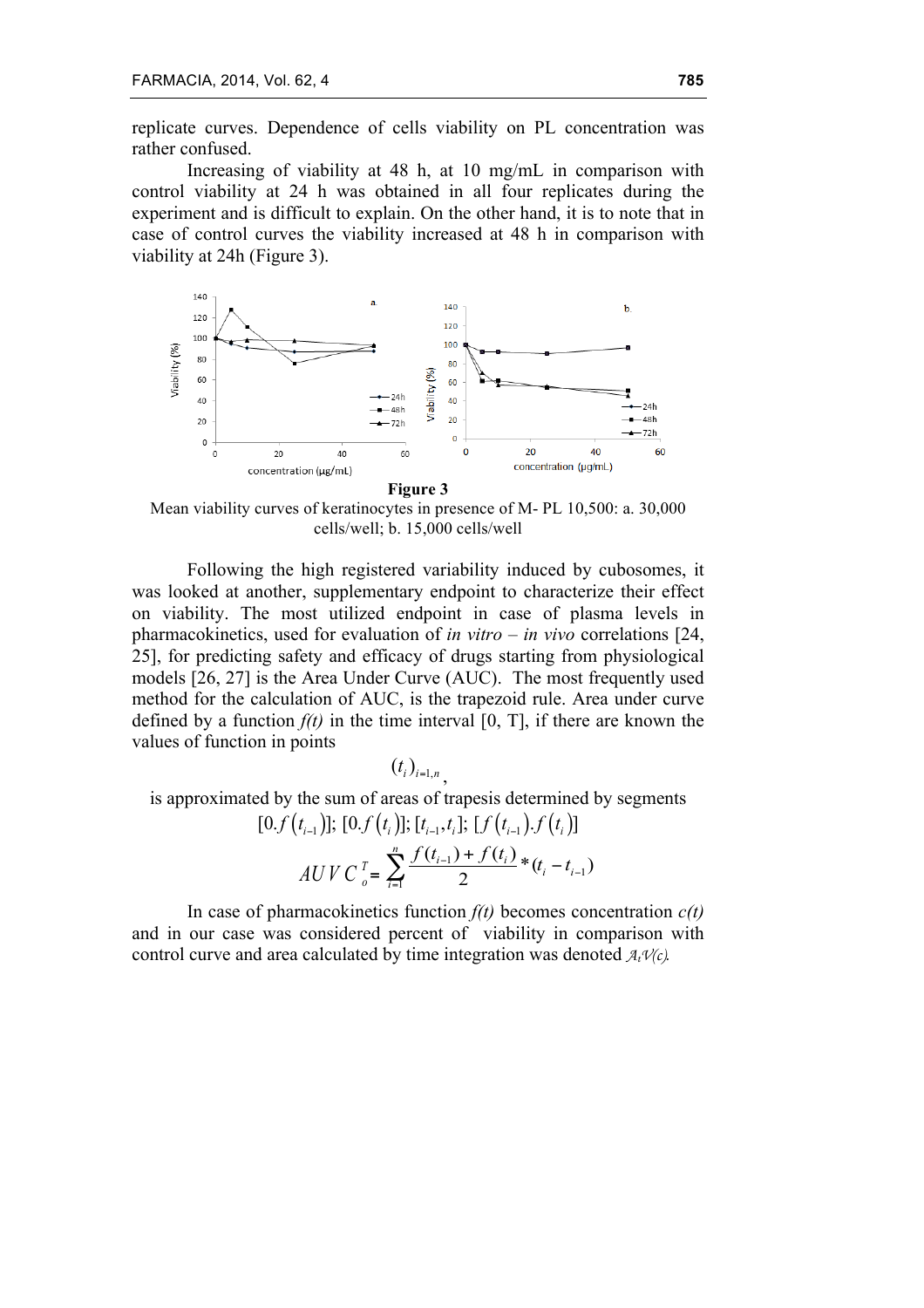Viability dependence on cubosome concentration in case of culture with lower number of cells, as can be seen in Figure 4 was a continuous decreasing.



Time integral areas  $A_t V(c)$  of viability curves as function of M-PL 10,500 concentration: a. 30,000 cells/well; b. 15,000 cells/well

On the contrary, in case of effect on 15.000 cells/well culture, it was obtained a clear, expected result: an increasing of toxicity measured by decrease of  $A_t V(c)$  with the increasing of concentration. Dependence was biphasic linear: in the intervals  $0 - 10 \mu g/mL$  and  $10 - 25 \mu g/mL$ . The slope of the line of the toxicity was much greater in the first concentration interval (Figure 4).

*Formulation M – BJ 35.*

As can be seen in Figure 5 toxicity increased with concentration.  $A_t V(c)$  was approximately linear dependent of concentration ( $R^2 = 0.86$ ) in case of 30,000 cells/well. Concerning the case of 15,000 cells/well dependence between  $A_t$  $V(c)$  and concentration was linear biphasic. It is to note that behaviour, at least qualitatively, is similar to the case of M-PL10500 formulation.

*Formulation PL-BJ 30& BJ35.* 

Addition of a new quantity of Brijs led to an increase of toxicity. Regression line had a greater slope and correlation coefficient was significantly higher than in case of the other two formulations. It concerns the effect on the two types of cell cultures, the behaviour was practically the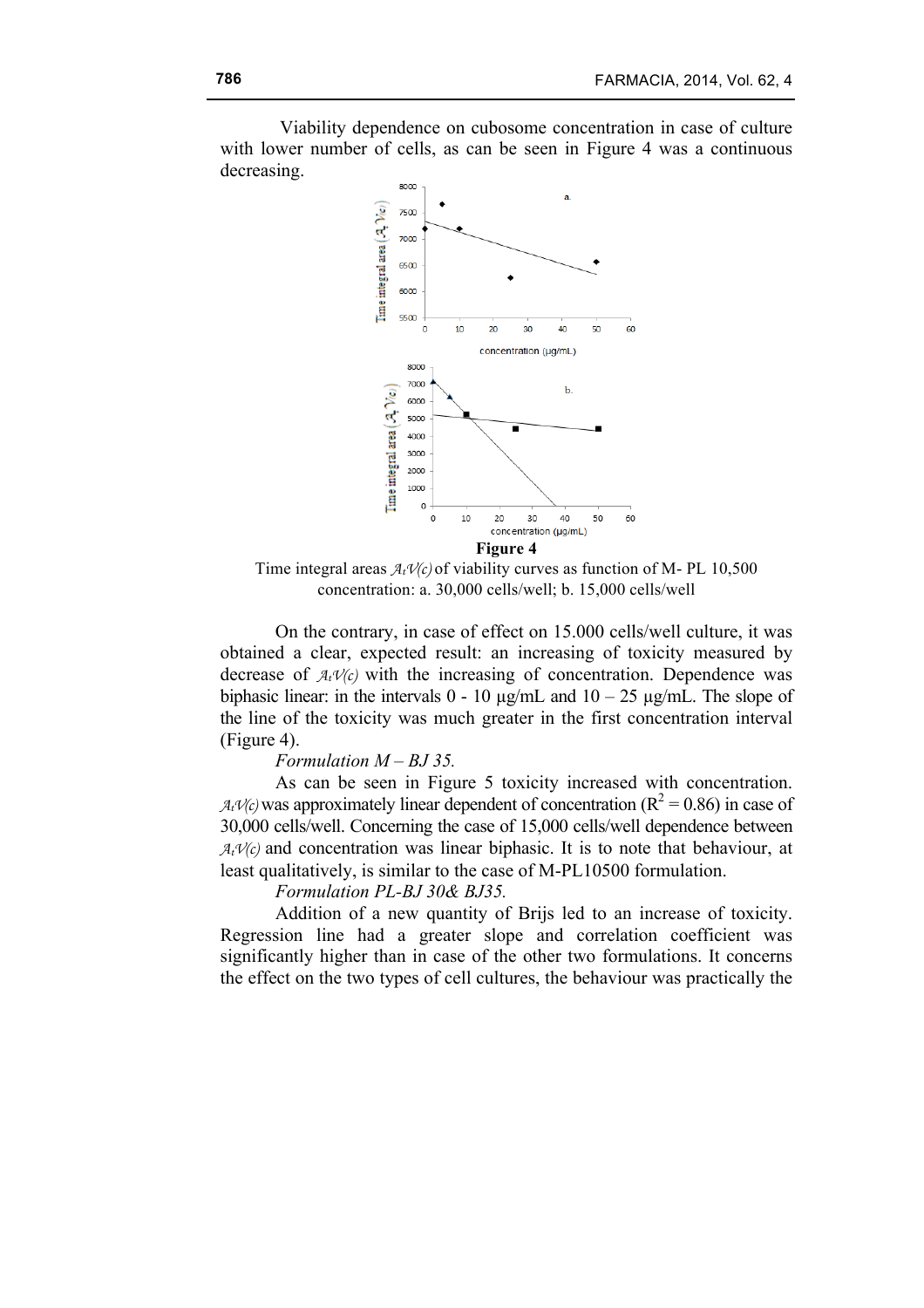same as in the case of PL-BJ 35 formulation:  $A_t V(c)$  – concentration dependence was linear in case of high number of cells and biphasic linear in the case of poorer culture (Figure 5).



Dependence of viability on concentration of PL-BJ30 &BJ35 formulation: a. 30,000 cells/well; b.15,000 cells/well

*Intercomparison of effects on viability of the three formulations.* Dependence of the time integrals of viability on the concentrations of cubosomes is presented in Figure 6.



Dependence of the  $A_t V(c)$  on the concentrations of cubosomes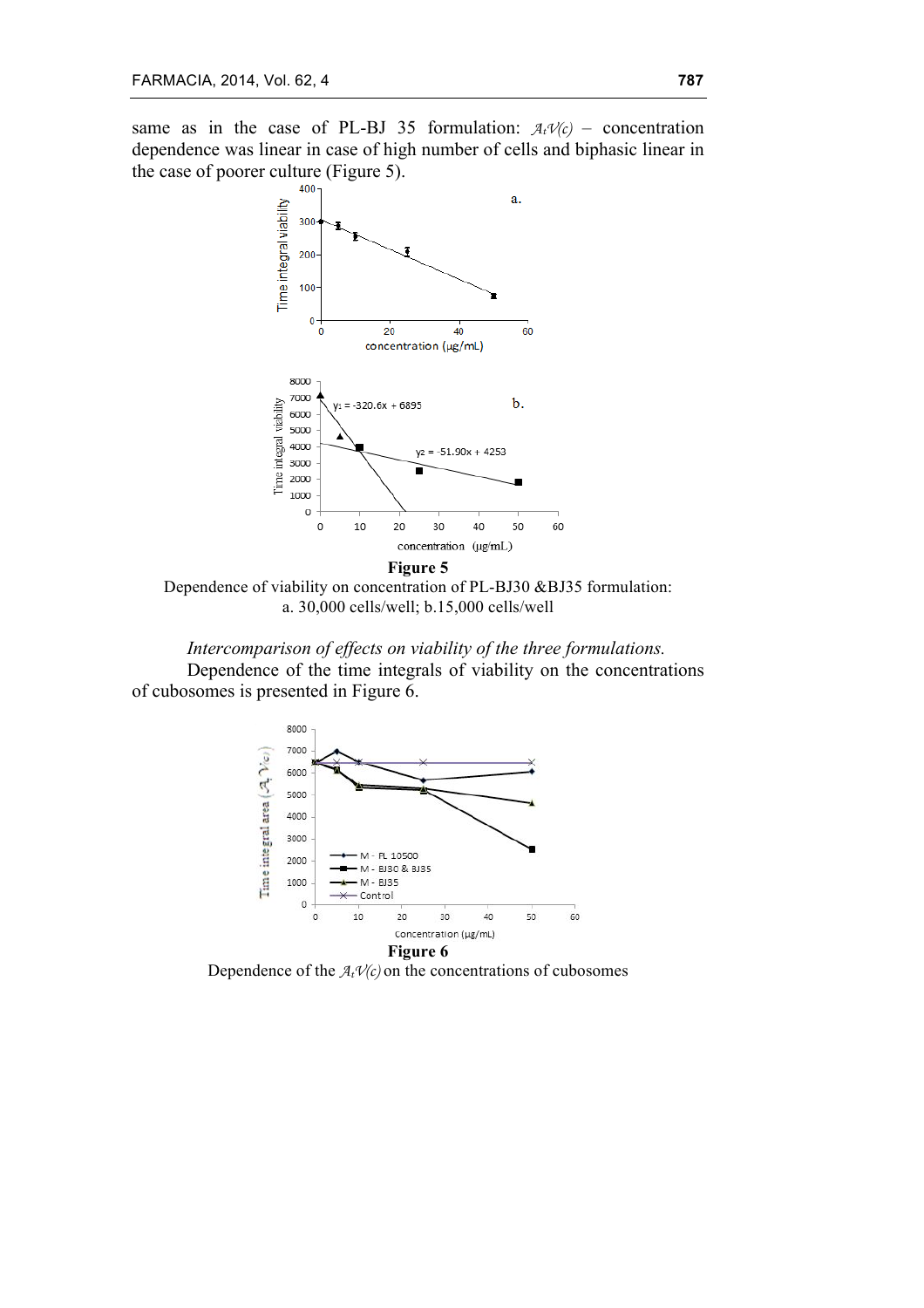For analysing the viability curves, the methods for comparison of plasma levels of drugs in bioequivalence studies were applied. A first type of metrics in biopharmaceutical studies compares a reference drug *R* and a tested one *T*, being based on differences between matched points. In particular, it can be considered a single point, for example the maximum concentration

$$
d(R,T) = \left|C_{\text{max}}^R - C_{\text{max}}^T\right|,
$$

or the sum of differences

$$
d(R,T) = \sum c_R(t_i) - c_T(t_i) \Big|_{t_i}
$$

where  $c(t_i)$  is the concentration of drug in blood at time  $t_i$ .

In case of continuous curves defined in the time interval [0,  $\tau$ ], the metric becomes difference between Areas Under plasma level Curves  $(AUC_{0-\tau})$  measured by integration.

$$
d_{AUC_{0-\tau}}(R,T) = \int_0^{\tau} \left| c_R(t) - c_T(t) \right| dt = \left| \int_0^{\tau} c_R(t) dt - \int_0^{\tau} c_T(t) dt \right| = \left| AUC_{0-\tau}^R - AUC_{0-\tau}^T \right|,
$$

which becomes when we compare the effect on cell viability of two formulations (F1 and F2):

$$
d_{\mathcal{A}_t \mathcal{V}}(F1, F2) = \int_0^t \left| \mathcal{V}_{F1}(t) - \mathcal{V}_{F2}(t) \right| dt = \left| \int_0^t \mathcal{V}_{F1}(t) dt - \int_0^t \mathcal{V}_{F2}(t) dt \right| = \left| \mathcal{A}_t \mathcal{V}_{0-\tau}^{F1} - \mathcal{A}_t \mathcal{V}_{0-\tau}^{F2} \right|,
$$

As further development, similar with drug classification as bioequivalent and non-bioequivalent, could be compared toxicity of two formulations or of the same formulations at different concentrations. In case of comparison of sets of plasma level curves or effect curves [16, 28] or toxicity curves, it is possible to extend the rules for calculating average bioequivalence of drug formulations. For example we can say that two formulations are toxic equivalent if:

$$
P(0.8 < \frac{\mu_{\mathcal{A}\mathcal{V}}^{F_1}}{\mu_{\mathcal{A}\mathcal{V}}^{F_2}} < 1.25 \ge 0.90
$$

where  $\mu_{\mathcal{A},V}^{F1}$  and  $\mu_{\mathcal{A},V}^{F2}$  are the true means of the concentration integral toxicity for the compared formulations. In case when viability is measured at a single time, metric reduces to comparison of areas under curves.

# **Conclusions**

Cell viability decreased with increasing concentration of cubosomes at all three measuring times (24, 48 and 72 hours) but the results were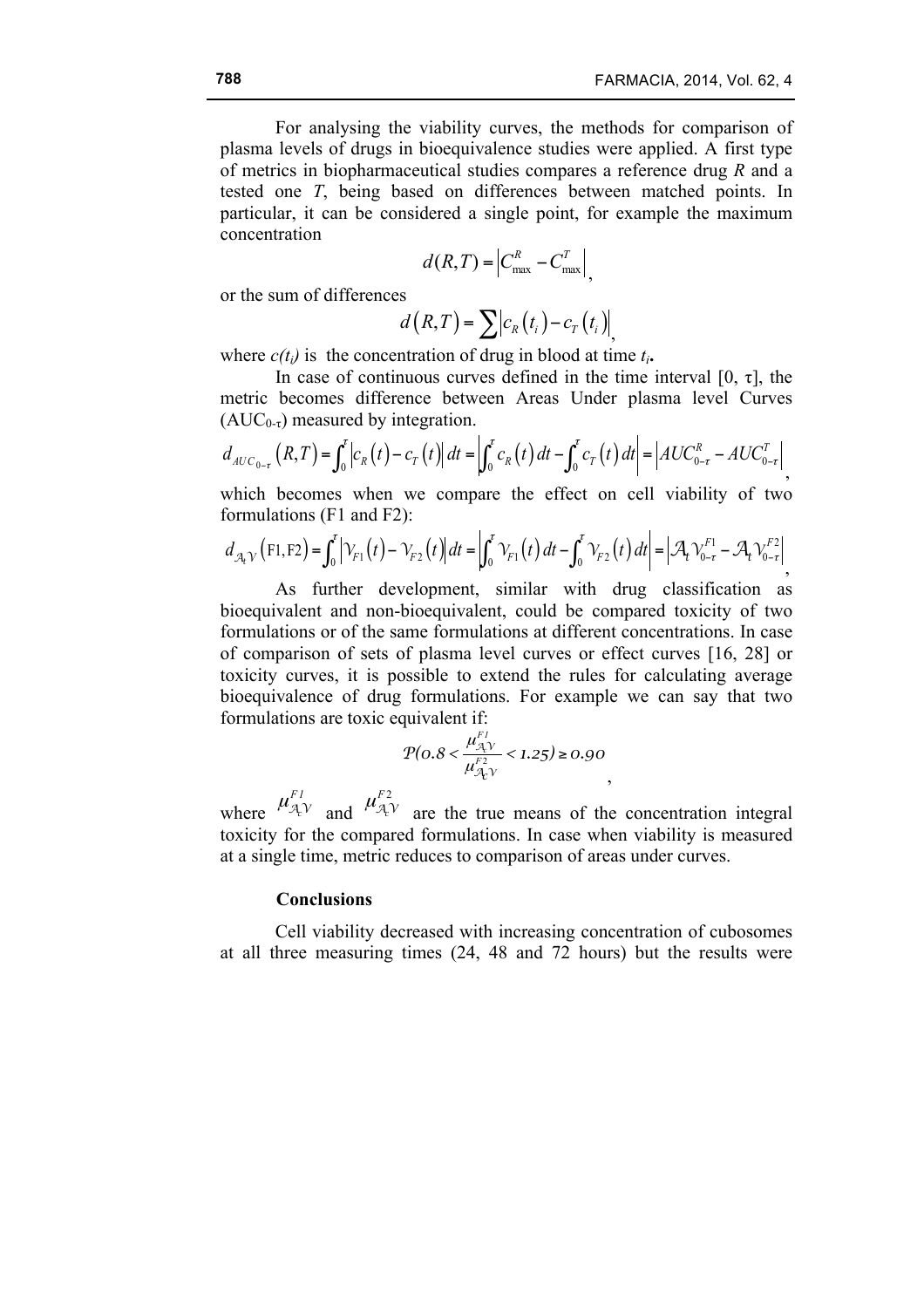highly variable and the concentration dependence didn't follow a welldefined model.

Replacement of analysis of dependence of viabilities at the three independent times with analysis of areas under time viability curves.

 $(A_t V)$  led to a significant decrease of variability and a more smooth dependence on concentration. As a general rule, dependence on concentration was linear. Decreasing of the number of cells as well as increasing of toxicity led to linear biphasic dependence: a more rapid initial decrease followed by a slower final decline.

Comparative examination of dependence of mean  $A_t \mathcal{V}$  on concentration of tested cubosomes leads to the conclusion that all formulations have not a significant toxicity. Results put in evidence the fact that toxicity depends on the composition and concentration of cubosomes as well as incubation time. In appeared that formulation without Brijs is not toxic and successive addition of Brijs surfactants increased the toxicity.

#### **References**

- 1. Nanotherapeutics. Drug delivery concepts in nanoscience. Alf Lamprecht (Edt.). Pan Stanford Publishing Pte. Ltd. 2009.
- 2. Venditto V.J., Szoka F.C.Jr., Cancer nanomedicines: so many papers and so few drugs! *Adv. Drug. Deliv. Rev*., 2013; 65(1): 80-88.
- 3. Adriani G., de Tullio M.D., Ferrari M., Hussain F., Pascazio G., Liu X., Decuzzi P., The preferential targeting of the diseased microvasculature by disk-like particles. *Biomaterials*, 2012 Aug; 3(22): 5504-5513.
- 4. Di Paolo A., Bocci G., Drug distribution in tumors: mechanisms, role in drug resistance, and methods for modification. *Curr. Oncol. Rep*., 2007; 9: 109-114.
- 5. Faivre V., Rosilio V., Interest of glycolipids in drug delivery: from physicochemical properties to drug targeting. *Expert Opin. Drug. Deliv*., 2010; 7(9): 1031-1048.
- 6. Gan L., Han S., Shen J., Zhu J., Zhu C., Zhang X., Gan Y., Self-assembled liquid crystalline nanoparticles as a novel ophthalmic delivery system for dexamethasone: Improving preocular retention and ocular bioavailability. *Int. J. Pharm*., 2010; 396(1-2): 179-187.
- 7. Pan X., Han K., Peng X., Yang Z., Qin L., Zhu C., Huang X., Shi X., Dian L., Lu M., Wu C., Nanostructured cubosomes as advanced drug delivery system. *Curr. Pharm. Des*., 2013; 19(35): 6290-6297.
- 8. Gunjan Verma and P. A. Hassan., Self assembled materials: design strategies and drug delivery perspectives. *Phys. Chem. Chem. Phys*., 2013; 15: 17016-17028.
- 9. Voicu V, Mircioiu C., Mecanisme farmacologice la interfete membranare. Ed. Academiei Romane, Bucuresti, 1994.
- 10. Voicu V.A., Mircioiu C., Jiquidi M., Gref R., Olteanu M., Studies concerning some effects of drugs, colloid vectors for drugs and decorporators on some physicochemical parameters of blood. in Sohns T.,Voicu V. (edts): NBC Risks. Current Capabilities and Future Perspectives for Protection, Kluwer Academic, Amsterdam, 1999; 311-330.
- 11. Olteanu M., Cinteza O., Dudău M., Mircioiu C., Investigation on the embedding of decorporators in microemulsions, in Sohns T., Voicu V. (edts): NBC Risks. Current Capabilities and Future Perspectives for Protection, Kluwer Academic, Amsterdam. 1999; 389-400.
- 12. Simon-Hettich B., Becker W., "Toxicological Investigations of Liquid Crystals", 28<sup>th</sup> Freiburger Arbeitstagung "Flüssigkristalle", Freiburg March 24 – 26, 1999.